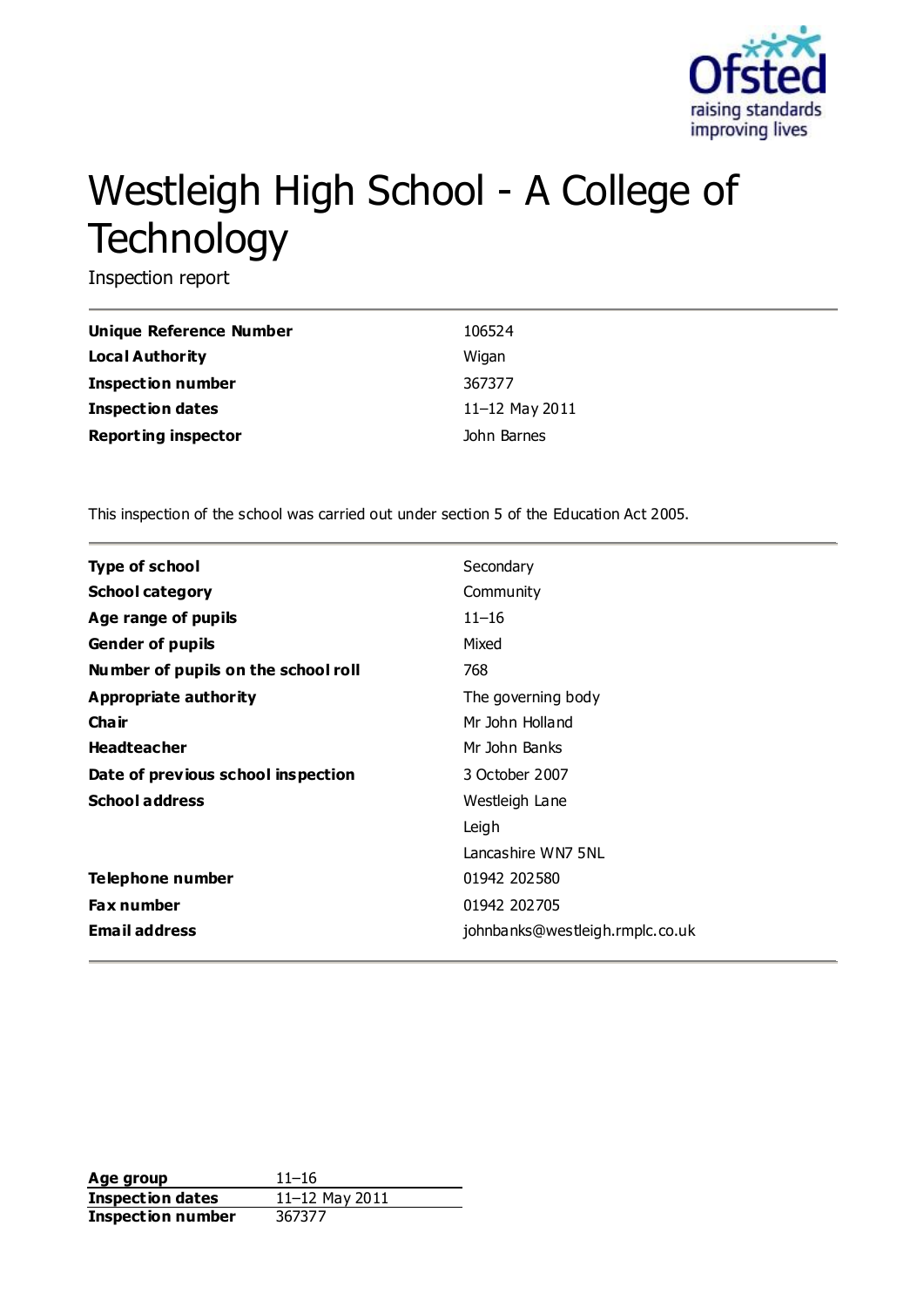The Office for Standards in Education, Children's Services and Skills (Ofsted) regulates and inspects to achieve excellence in the care of children and young people, and in education and skills for learners of all ages. It regulates and inspects childcare and children's social care, and inspects the Children and Family Court Advisory Support Service (Cafcass), schools, colleges, initial teacher training, work-based learning and skills training, adult and community learning, and education and training in prisons and other secure establishments. It assesses council children's services, and inspects services for looked after children, safeguarding and child protection.

Further copies of this report are obtainable from the school. Under the Education Act 2005, the school must provide a copy of this report free of charge to certain categories of people. A charge not exceeding the full cost of reproduction may be made for any other copies supplied.

If you would like a copy of this document in a different format, such as large print or Braille, please telephone 0300 123 4234, or email **[enquiries@ofsted.gov.uk](mailto:enquiries@ofsted.gov.uk)**.

You may copy all or parts of this document for non-commercial educational purposes, as long as you give details of the source and date of publication and do not alter the documentation in any way.

To receive regular email alerts about new publications, including survey reports and school inspection reports, please visit our website and go to 'Subscribe'.

Royal Exchange Buildings St Ann's Square Manchester M2 7LA T: 0300 123 4234 Textphone: 0161 618 8524 E: **[enquiries@ofsted.gov.uk](mailto:enquiries@ofsted.gov.uk)**

W: **[www.ofsted.gov.uk](http://www.ofsted.gov.uk/)**

© Crown copyright 2011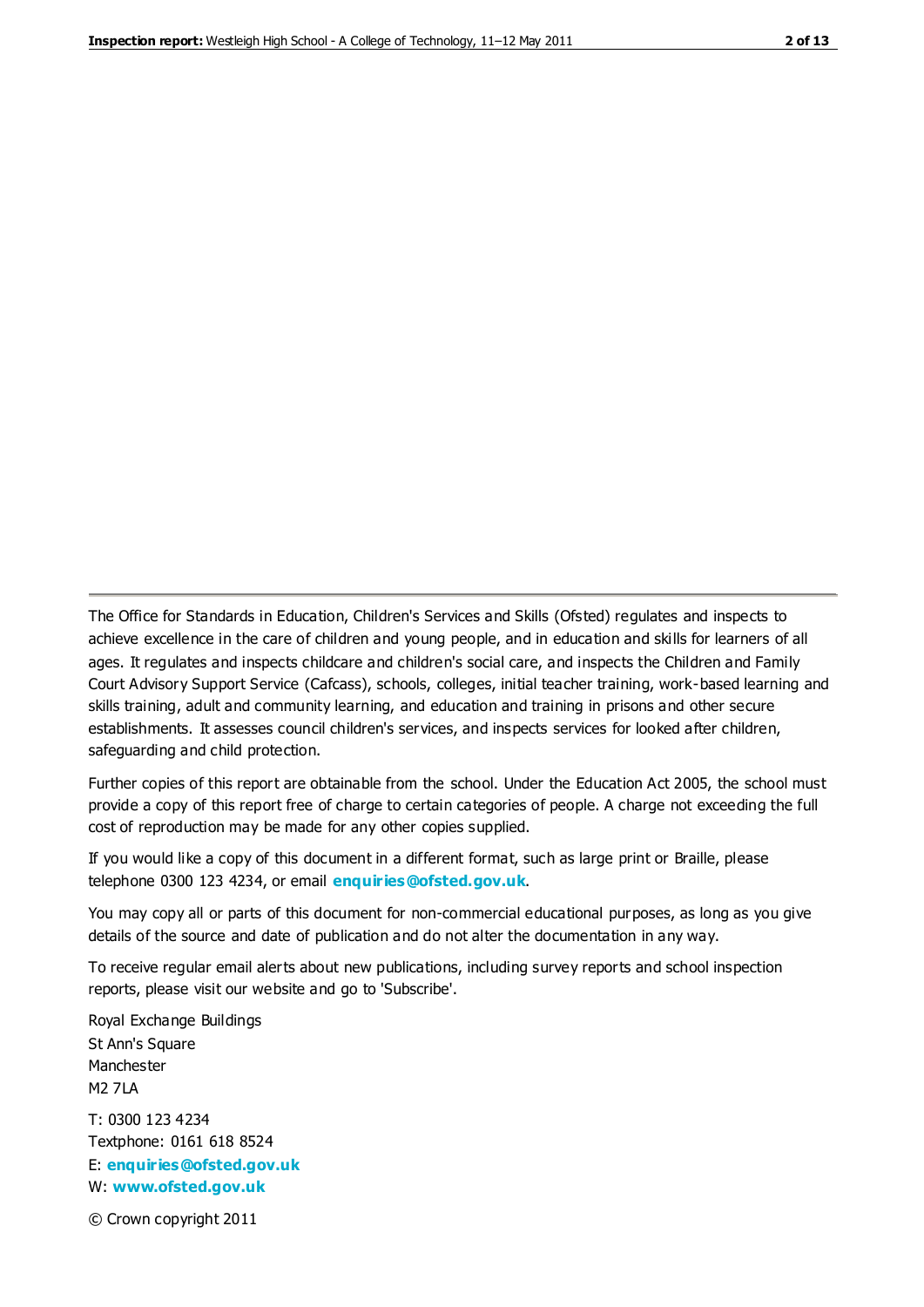# **Introduction**

This inspection was carried out by four additional inspectors. Inspectors observed 36 lessons and saw 35 teachers. They held meetings with members of staff, members of the senior leadership team, groups of students and the Chair of the Governing Body. Inspectors observed the school's work and scrutinised documents, including the school's self-evaluation, assessment and safeguarding information, improvement planning and the minutes of governing body meetings. In addition, questionnaires returned by staff and students, along with 101 from parents and carers were analysed.

The inspection team reviewed many aspects of the school's work. It looked in detail at a number of key areas.

- How well students' levels of attainment are improving in English, mathematics and science.
- How far the school has improved achievement across subjects and for different groups.
- Whether teaching and learning are sufficiently challenging to support better outcomes for students.
- How well leadership and management at all levels have an impact on achievement, teaching and learning.

# **Information about the school**

Westleigh High School is a mixed comprehensive school of smaller-than-average size, serving mainly the former mining communities of Hindley Green, Leigh Central and Leigh West. Parental preferences for admission have increased for the third consecutive year. Almost all students are from a White British heritage. The proportion of students known to be eligible for free school meals is almost twice the national average. The proportion of students with special educational needs and/or disabilities is well–above-average, as is the number with a statement of special educational needs. The school is a specialist technology college and has Healthy School status. It holds a number of awards including Sportsmark and gold awards for Investors in People and Artsmark.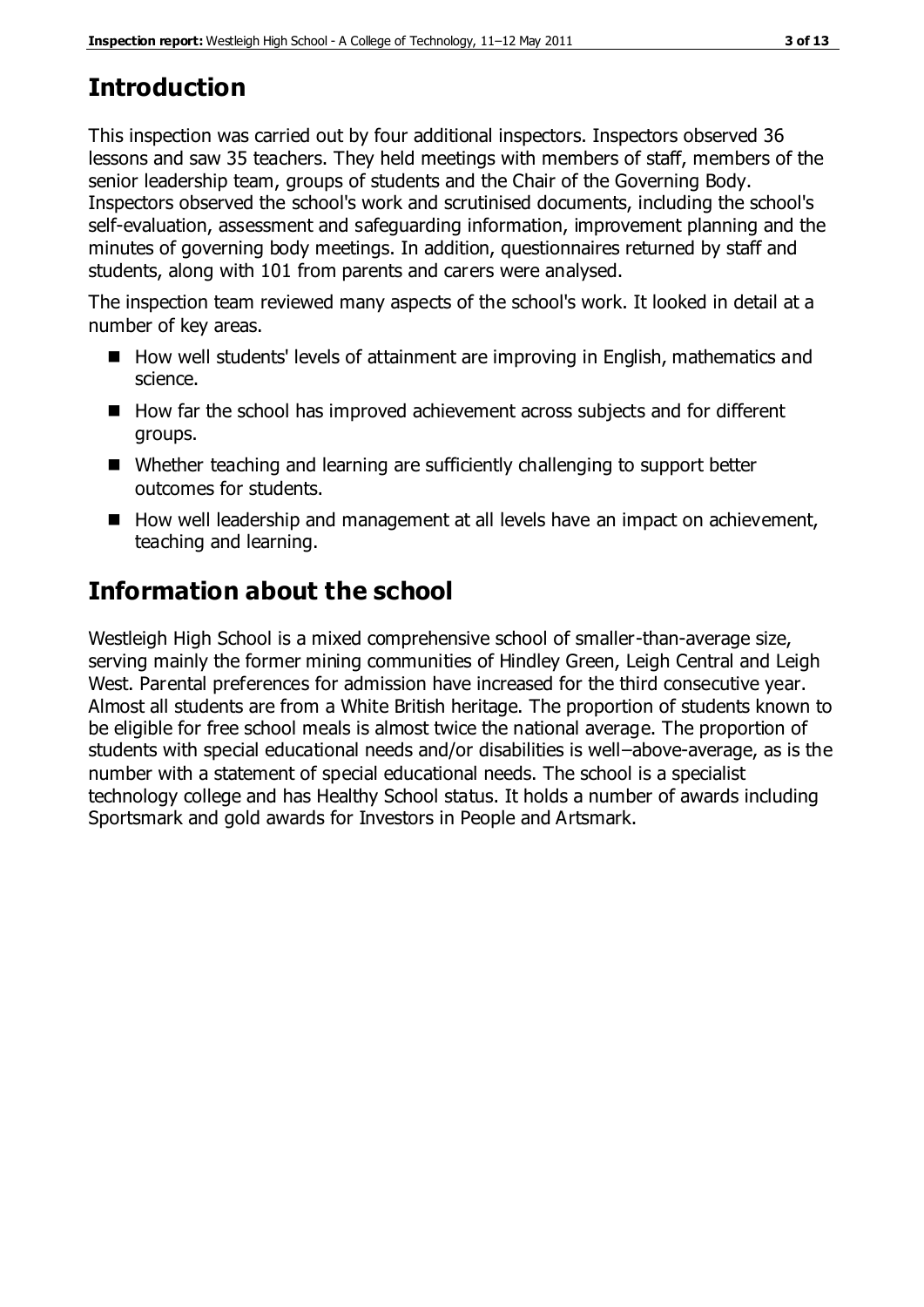## **Inspection judgements**

| Overall effectiveness: how good is the school? |  |
|------------------------------------------------|--|
|------------------------------------------------|--|

## **The school's capacity for sustained improvement 2**

## **Main findings**

The quality of education at Westleigh High School is satisfactory and there are clear indications that it is improving and can continue to improve. The school has many good and a few outstanding features. Excellent care, guidance and support are the school's foundation stones. They ensure that students feel very safe in school and that their personal development is strong. Although attainment is low overall at the end of Key Stage 4 it is improving rapidly, and learning and progress, although satisfactory, are improving securely and quickly. The very large majority of parents and carers who responded to the questionnaire agree that their child is making enough progress at this school.

Students are proud of their school. They thrive personally and socially and have a high awareness of how to stay safe and be healthy. The school offers a very wide range of opportunities for students to participate in activities that go beyond routine classroom experiences. As a result the school's ethos and outcomes in most areas of personal wellbeing are good. Parents agree that the school meets the needs of students. A comment from one of them epitomises the views of many, 'I feel that the school brings out the best in all children. They seem to find out what each individual child excels at, whether it is academic, sport or drama, and they give every child the opportunity to do it.'

The curriculum is a strength of the school. It has developed strongly to match students' needs and aspirations and there is an extensive range of vocational options for students. Highly productive links have been made with a number of appreciative partners. While much teaching is good, too many lessons are satisfactory, where there is not yet sufficient focus on speeding up the rate at which students make progress in their learning. Inadequate teaching has been eradicated and teaching is improving but there are still too many lessons in which tasks are not challenging enough. Marking students' work to guide future progress is not consistently applied across classrooms.

Westleigh is well led by a highly effective and dedicated headteacher and is well placed to improve further. Strong leadership that encourages an ethos of cooperation has focussed the school's activities successfully on raising achievement and improving outcomes for students. This ethos ensures that staff are totally committed to what the school is trying to achieve and are proud to be members of it. It is resulting in quickly accelerating progress and rising attainment. The school has an accurate view of its strengths and weaknesses, and the priorities it needs to focus on to drive improvement further. The evident strengths across all areas of leadership and management, such as the development of partnerships, the contribution to community cohesion, safeguarding and equal opportunities, demonstrate that the school has good capacity to sustain further improvement.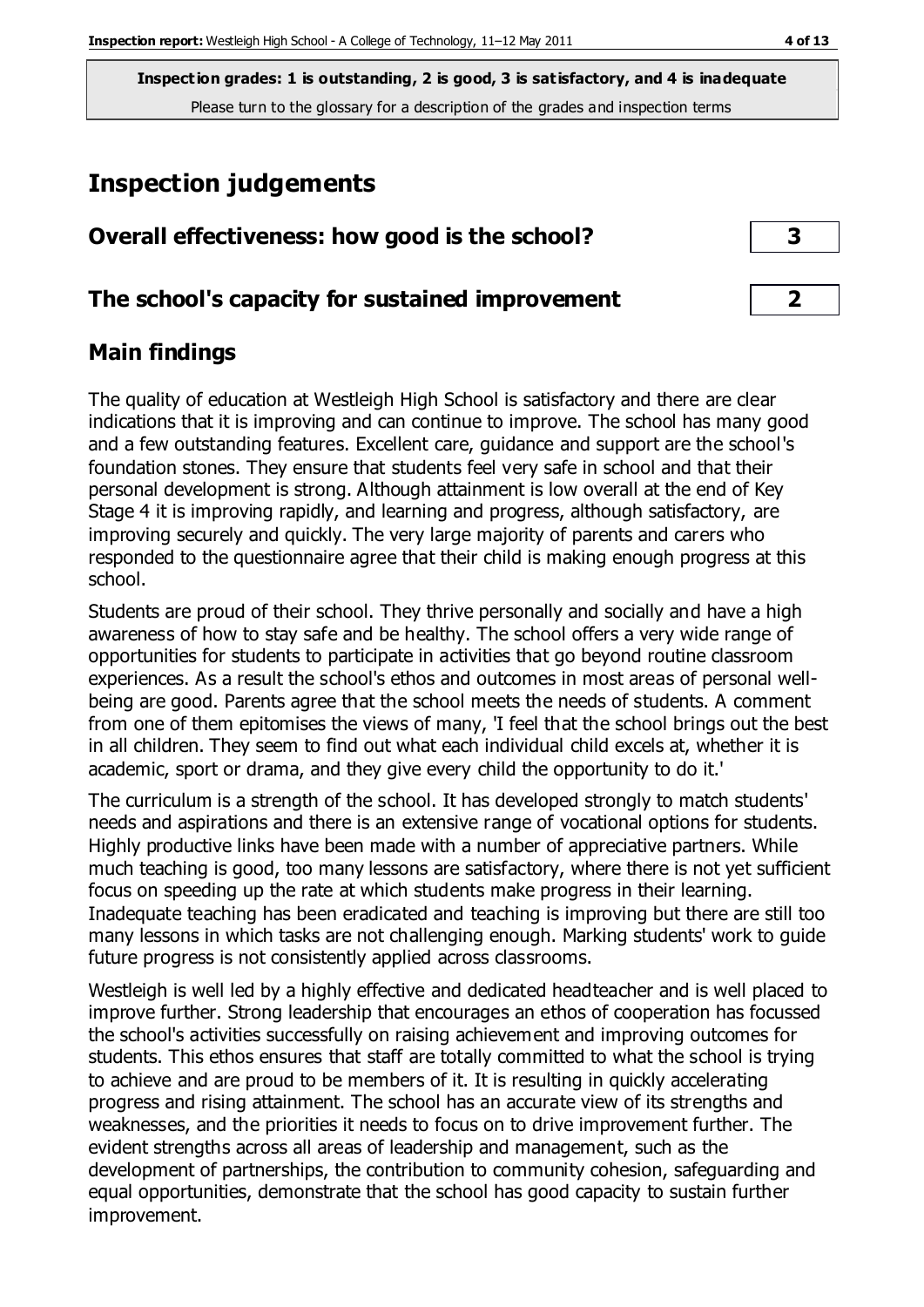Up to 40% of the schools whose overall effectiveness is judged satisfactory may receive a monitoring visit by an Ofsted inspector before their next section 5 inspection.

## **What does the school need to do to improve further?**

- Raise attainment and further accelerate progress, especially in English and mathematics, by:
- $\blacksquare$  increasing the proportion of good and outstanding teaching across the school
- - making better use of data on students' progress to ensure lessons are targeted carefully at the needs of different groups of students
- $\blacksquare$  making sure that marking is consistent across all faculties to ensure that students know how to improve their work

#### **Outcomes for individuals and groups of pupils 3**

Achievement is satisfactory and improving strongly, with students making at least satisfactory and sometimes better progress from their broadly average starting points. After a period of slow improvement, attainment is now rising sharply because leadership has taken decisive action to bring about improvement: tracking of students' progress is rigorous and accurate; early GCSE entry in key subjects has been introduced; the Assertive Mentoring programme is having a positive impact on students' performance; and a range of intervention strategies are supporting learning. These measures are starting to make a difference. Consequently, attainment is now rising significantly. The results from the early entry examination results in English, mathematics and science in Key Stage 4 are clear evidence of the strong improvement taking place. In 2010 the school met its specialist subject attainment targets.

The significant improvement in the attainment of current Year 11 and 10 students indicates good progress and is evidence of strategies to improve literacy across the school. In lessons observed during the inspection, the progress students made in their learning was correlated closely with the quality of teaching and assessment. In lessons where progress was good, teachers' expectations were higher and there was a greater level of challenge. In the majority of lessons students show strong levels of responsibility and awareness of what they need to do to continue improving their work. They behave extremely well and cooperate with each other and adults to achieve their best. Students with special educational needs and/or disabilities and those eligible for free school meals make similar progress to their peers. Some students whose circumstances make them vulnerable make extremely good progress.

Students' behaviour in lessons is good and around school it is exemplary. They are polite and respond well to direction from adults. Attendance is above average and the proportion of students who are persistently absent has been reduced to below average. The great majority of students leave school with five GCSE qualifications which contribute to their preparation for future life. However, some students are not as well prepared for the next stage of their lives as they should be because of their limited literacy skills. There is a wide range of extra-curricular sporting activities, supported by the specialism, and good coverage of health issues in the curriculum.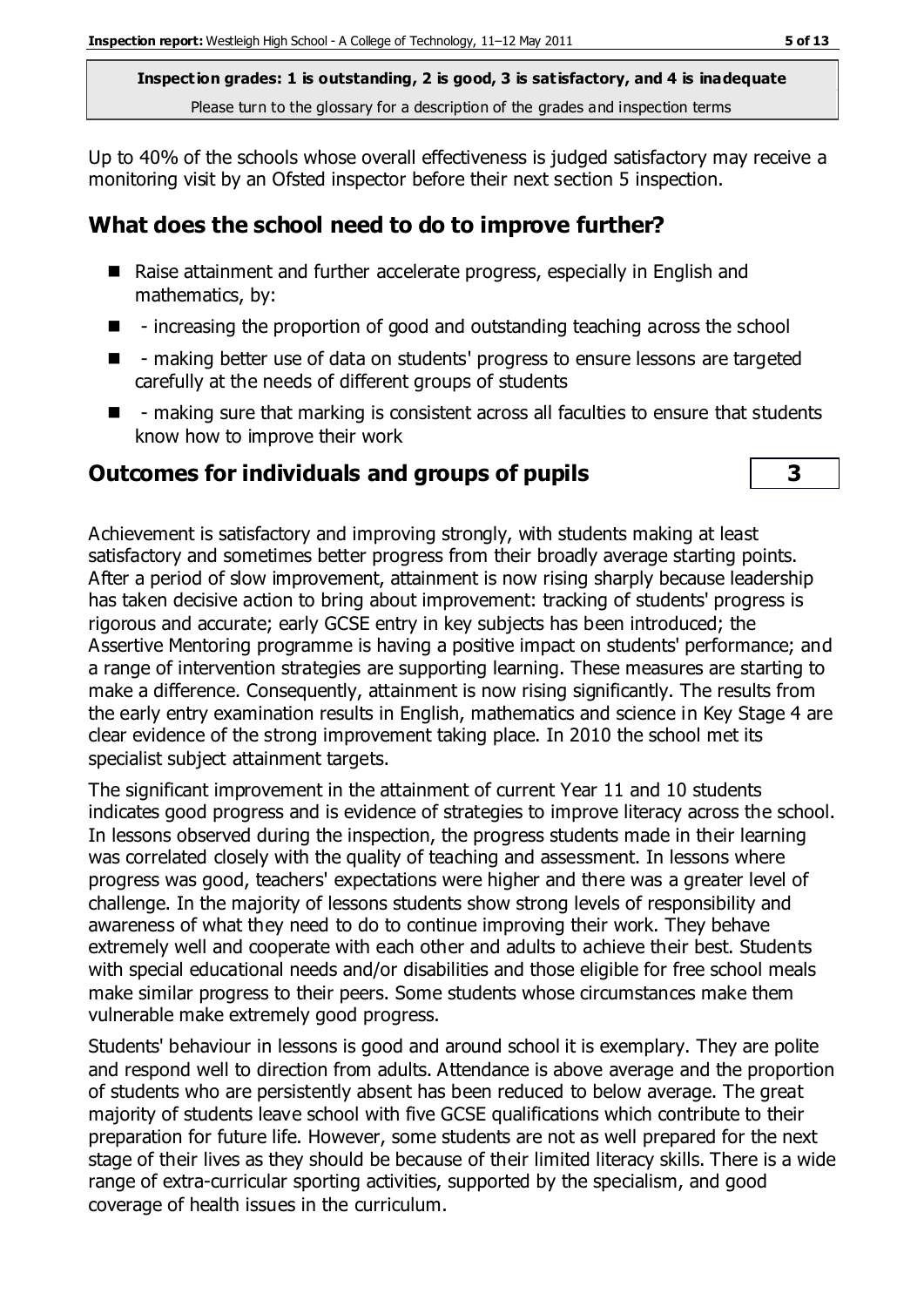There are also many opportunities to contribute to school life and to take on responsibility; students take up these opportunities with great enthusiasm. Students are active fundraisers and have done much to raise the profile of the school in the community. Opportunities in religious studies and citizenship lessons to relate personal values to ethical issues contribute significantly to students' strong spiritual, moral, social and cultural development, but, whilst students are aware of multicultural issues, this area is not as strong as other elements.

**Pupils' achievement and the extent to which they enjoy their learning 3** Taking into account: Pupils' attainment<sup>1</sup> 4 The quality of pupils' learning and their progress and the state of the state of the state of the state of the state of the state of the state of the state of the state of the state of the state of the state of the state o The quality of learning for pupils with special educational needs and/or disabilities and their progress 3 The extent to which pupils feel safe  $\begin{array}{ccc} 1 & 1 \end{array}$ **Pupils' behaviour 2 The extent to which pupils adopt healthy lifestyles 1 The extent to which pupils contribute to the school and wider community 2 The extent to which pupils develop workplace and other skills that will contribute to their future economic well-being 3** Taking into account: Pupils' attendance<sup>1</sup> 2 **The extent of pupils' spiritual, moral, social and cultural development 2**

These are the grades for pupils' outcomes

<sup>1</sup> The grades for attainment and attendance are: 1 is high; 2 is above average; 3 is broadly average; and 4 is low

## **How effective is the provision?**

Much teaching is good or better, none is inadequate. Overall, however, teaching is judged satisfactory because in too many lessons there are still inconsistencies in how effectively it supports students' learning and progress. Good teaching is characterised by good pace, appropriate challenge and a good variety of stimulating activities to keep students motivated and on task. Where teaching is less effective students spend too long listening, which acts as a brake on learning. Pace is sometimes too slow and not all teachers use assessment information to focus work for different groups. Consequently, some students make no better than satisfactory progress. Teachers mark students' work regularly. However, the quality of marking and written feedback is variable across the school and students are not consistently given clear information about what they have achieved and what they need to do next to improve.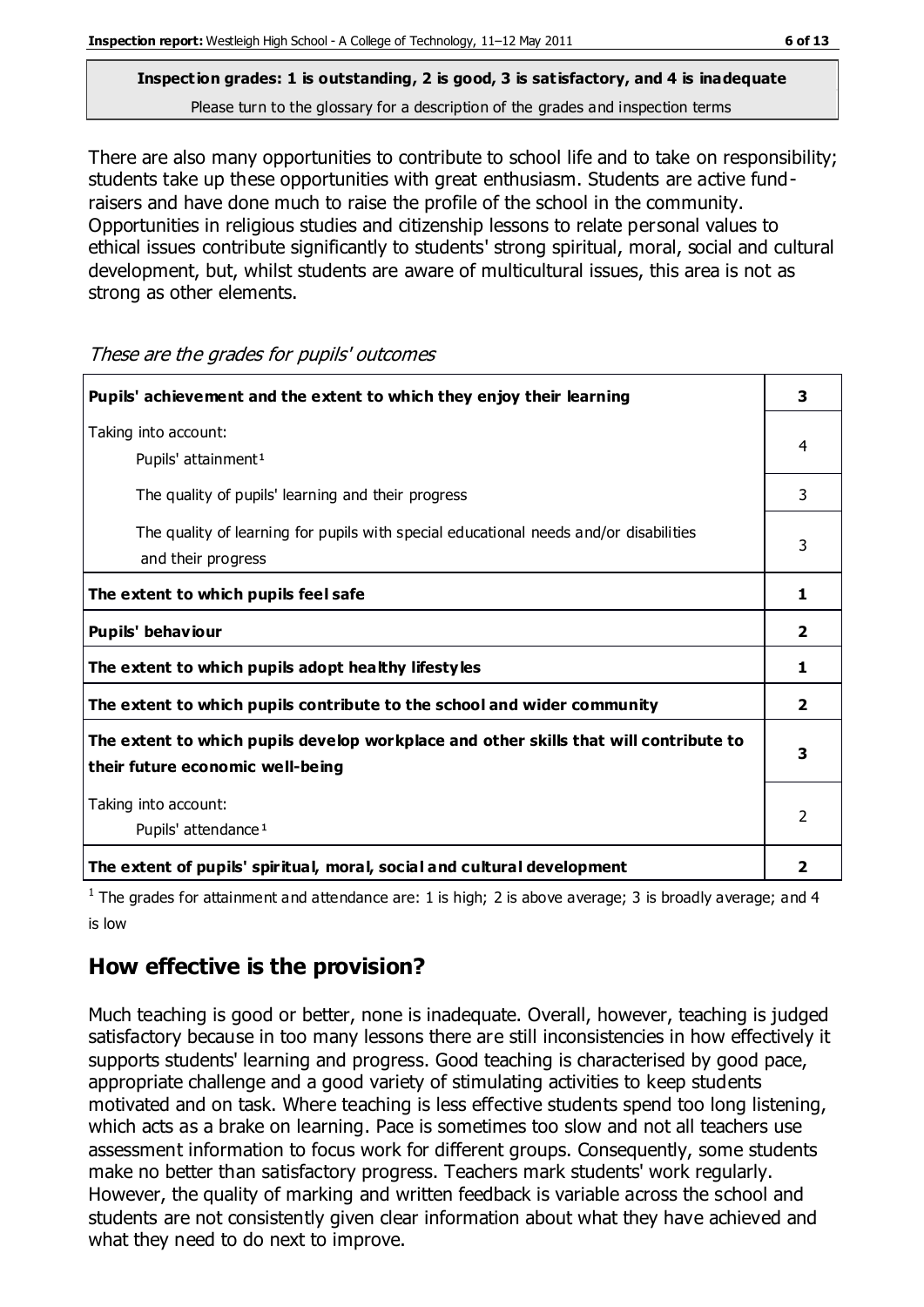The school's curriculum has been successfully adapted and has evolved to better fit students' interests and needs. Those students entering the school with low levels of literacy receive additional support and intervention to make the curriculum more accessible and to improve attainment in English and mathematics. Excellent partnership arrangements enhance a wide range of academic and vocational courses at Key Stage 4 which suit the needs and aspirations of all students. Students and their parents and carers are appreciative of the wide range of after-school clubs and activities. The specialist status in technology underpins a range of enjoyable opportunities including Technology and Enterprise Days in which all students are involved.

Outstanding care, guidance and support for students are at the heart of the school's ethos. Every effort is taken to enable them to make the most of their time in school. A key strength is the effectiveness of intervention for students whose circumstances make them vulnerable. Those with additional needs receive strong support and guidance from a range of staff, including the school-based police officer, counsellors and the school nurse. Transition arrangements with primary schools are very effective. The impact of the school's supportive and nurturing approach is evident in the strong outcomes for students' personal development.

| The quality of teaching                                                                                    |  |
|------------------------------------------------------------------------------------------------------------|--|
| Taking into account:<br>The use of assessment to support learning                                          |  |
| The extent to which the curriculum meets pupils' needs, including, where relevant,<br>through partnerships |  |
| The effectiveness of care, guidance and support                                                            |  |

These are the grades for the quality of provision

## **How effective are leadership and management?**

Strong teamwork across the school in pursuit of improvement is proof that the vision for improvement has been firmly embedded by senior leaders. They and all the staff work exceptionally hard to overcome barriers to learning and to raise the aspirations of students and their parents and carers. Leaders and managers at all levels analyse the school's effectiveness accurately and use the outcomes to set priorities and make clear to everyone what is expected. Target-setting is realistic. It is becoming more challenging and signals the high expectations the school has of its students. Rigorous monitoring of students' progress ensures that underachievement is identified promptly and intervention is effective and appropriate to ensure that there are no significant gaps between the attainment of different groups. Improving teaching is recognised as vitally important and good use has been made of coaching and training. As a result attainment and achievement are improving strongly.

The safety and well-being of students is paramount, and safeguarding procedures meet and exceed government requirements. The governing body has a good understanding of the work of the school and provides effective support and challenge. Consequently, it has a clear picture of the school's strengths and relative weaknesses. The school is having a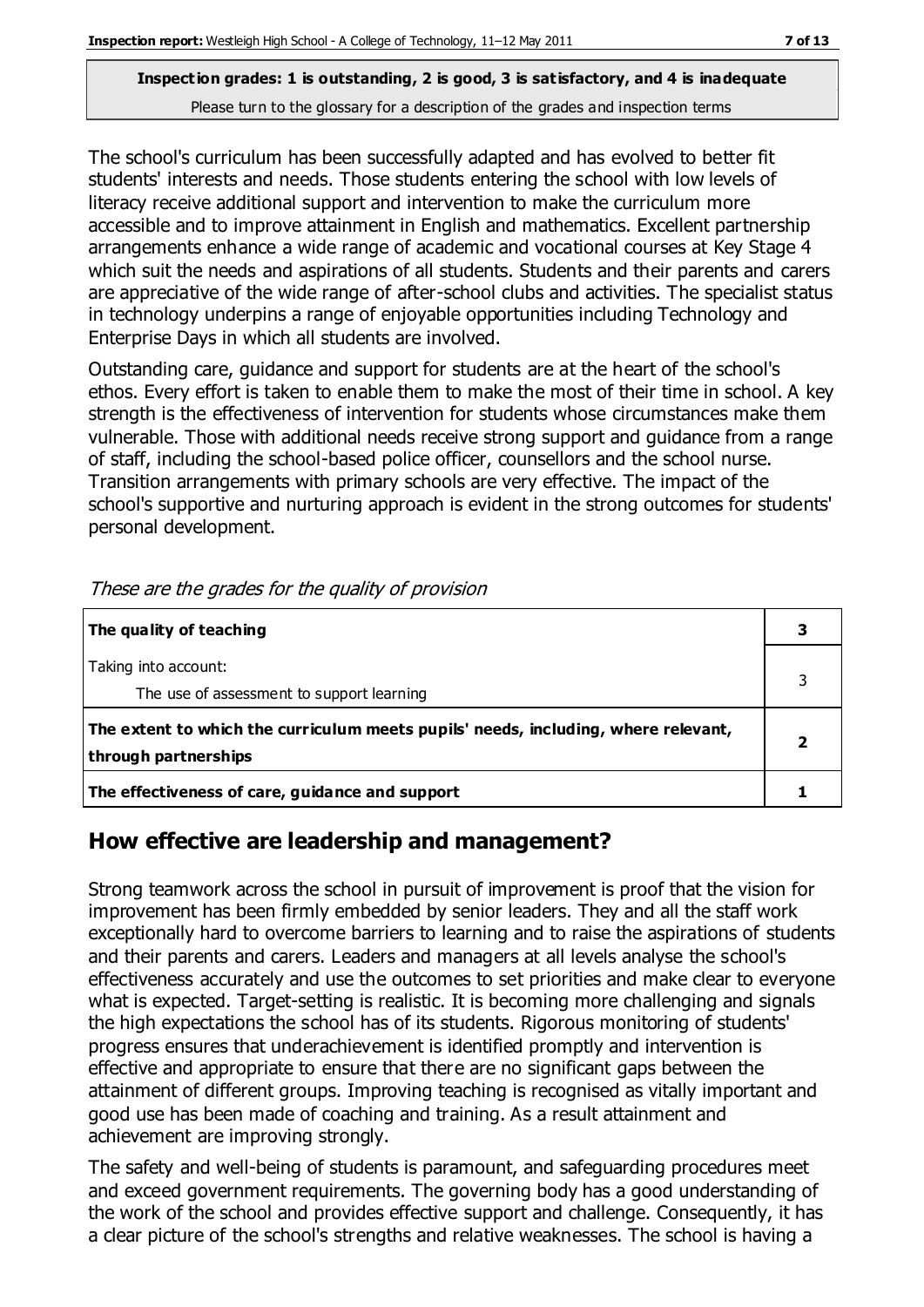significant impact on tackling inequality within its community and the way it promotes community cohesion is very strong. A number of initiatives on a local and international level are having a positive impact. A good example is the link with two schools in Africa through the Global Gateway network. The community programme is helping many members of the community to benefit enormously from the school's expertise and resources. Parents and carers say that they are well-informed about their children's progress and the school has worked hard to ensure that parents evenings and consultation evenings are well-attended.

These are the grades for leadership and management

| The effectiveness of leadership and management in embedding ambition and driving<br>improvement                                                                  |                |  |
|------------------------------------------------------------------------------------------------------------------------------------------------------------------|----------------|--|
| Taking into account:<br>The leadership and management of teaching and learning                                                                                   | 2              |  |
| The effectiveness of the governing body in challenging and supporting the<br>school so that weaknesses are tackled decisively and statutory responsibilities met |                |  |
| The effectiveness of the school's engagement with parents and carers                                                                                             | $\mathbf{2}$   |  |
| The effectiveness of partnerships in promoting learning and well-being                                                                                           | 1              |  |
| The effectiveness with which the school promotes equality of opportunity and tackles<br><b>discrimination</b>                                                    | 2              |  |
| The effectiveness of safeguarding procedures                                                                                                                     | $\overline{2}$ |  |
| The effectiveness with which the school promotes community cohesion                                                                                              |                |  |
| The effectiveness with which the school deploys resources to achieve value for money                                                                             |                |  |

## **Views of parents and carers**

A smaller-than-average proportion of parents and carers responded to the questionnaire. The very large majority of those who did were supportive of the school. They were most positive about how well the school keeps their child safe, how well their child enjoys school and how well the school deals with unacceptable behaviour. Parents and carers believe that teaching is good, whereas inspectors judged it to be satisfactory.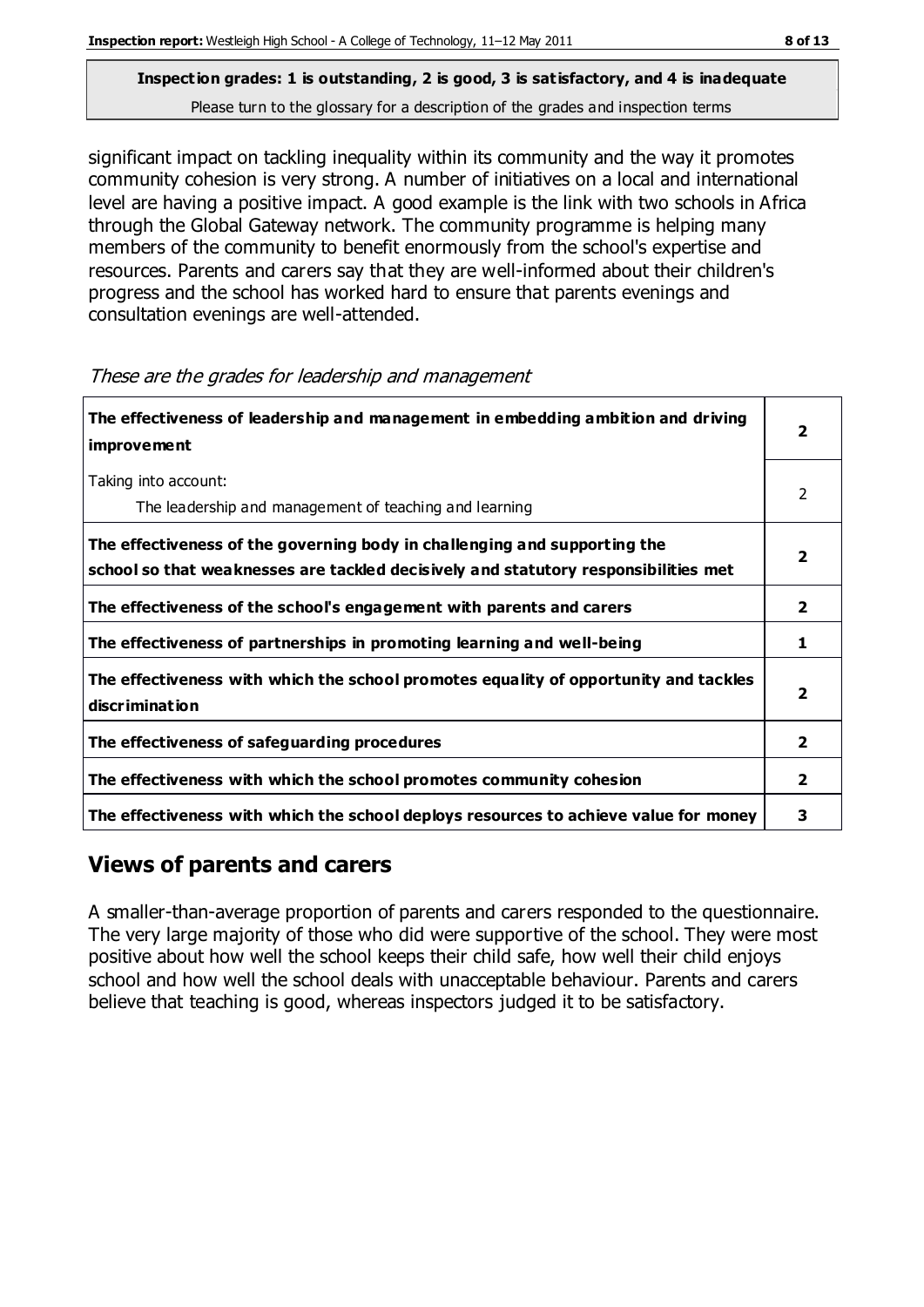#### **Responses from parents and carers to Ofsted's questionnaire**

Ofsted invited all the registered parents and carers of pupils registered at Westleigh High School - A College of Technology to complete a questionnaire about their views of the school.

In the questionnaire, parents and carers were asked to record how strongly they agreed with 13 statements about the school.

The inspection team received 101 completed questionnaires by the end of the on-site inspection. In total, there are 768 pupils registered at the school.

| <b>Statements</b>                                                                                                                                                                                                                                       | <b>Strongly</b><br>agree |               | <b>Agree</b> |               | <b>Disagree</b> |                | <b>Strongly</b><br>disagree |                |
|---------------------------------------------------------------------------------------------------------------------------------------------------------------------------------------------------------------------------------------------------------|--------------------------|---------------|--------------|---------------|-----------------|----------------|-----------------------------|----------------|
|                                                                                                                                                                                                                                                         | <b>Total</b>             | $\frac{1}{2}$ | <b>Total</b> | $\frac{1}{2}$ | <b>Total</b>    | $\frac{1}{2}$  | <b>Total</b>                | $\frac{1}{2}$  |
| My child enjoys school                                                                                                                                                                                                                                  | 46                       | 46            | 52           | 51            | $\overline{2}$  | $\overline{2}$ | $\mathbf 0$                 | $\mathbf 0$    |
| The school keeps my child<br>safe                                                                                                                                                                                                                       | 65                       | 64            | 35           | 35            | $\mathbf{1}$    | $\mathbf{1}$   | $\mathbf 0$                 | $\mathbf 0$    |
| My school informs me about<br>my child's progress                                                                                                                                                                                                       | 62                       | 61            | 34           | 34            | $\overline{2}$  | $\overline{2}$ | $\mathbf 0$                 | $\mathbf 0$    |
| My child is making enough<br>progress at this school                                                                                                                                                                                                    | 59                       | 58            | 38           | 38            | $\overline{2}$  | $\overline{2}$ | $\overline{2}$              | $\overline{2}$ |
| The teaching is good at this<br>school                                                                                                                                                                                                                  | 58                       | 57            | 40           | 40            | 0               | $\mathbf 0$    | $\mathbf{1}$                | $\mathbf{1}$   |
| The school helps me to<br>support my child's learning                                                                                                                                                                                                   | 53                       | 52            | 43           | 43            | 4               | 4              | $\mathbf{1}$                | $\mathbf{1}$   |
| The school helps my child to<br>have a healthy lifestyle                                                                                                                                                                                                | 31                       | 31            | 61           | 60            | $\overline{7}$  | $\overline{7}$ | $\mathbf{1}$                | $\mathbf{1}$   |
| The school makes sure that<br>my child is well prepared for<br>the future (for example<br>changing year group,<br>changing school, and for<br>children who are finishing<br>school, entering further or<br>higher education, or entering<br>employment) | 53                       | 52            | 42           | 42            | $\mathbf{1}$    | $\mathbf{1}$   | $\mathbf{1}$                | 1              |
| The school meets my child's<br>particular needs                                                                                                                                                                                                         | 50                       | 50            | 44           | 44            | 4               | $\overline{4}$ | $\mathbf{1}$                | $\mathbf{1}$   |
| The school deals effectively<br>with unacceptable behaviour                                                                                                                                                                                             | 58                       | 57            | 40           | 40            | $\overline{2}$  | $\overline{2}$ | $\mathbf 0$                 | $\pmb{0}$      |
| The school takes account of<br>my suggestions and concerns                                                                                                                                                                                              | 43                       | 43            | 46           | 46            | 3               | 3              | 1                           | 1              |
| The school is led and<br>managed effectively                                                                                                                                                                                                            | 59                       | 58            | 38           | 38            | $\overline{2}$  | $\overline{2}$ | $\mathbf 0$                 | $\mathbf 0$    |
| Overall, I am happy with my<br>child's experience at this<br>school                                                                                                                                                                                     | 66                       | 65            | 32           | 32            | 3               | 3              | $\mathbf 0$                 | $\pmb{0}$      |

The table above summarises the responses that parents and carers made to each statement. The percentages indicate the proportion of parents and carers giving that response out of the total number of completed questionnaires. Where one or more parents and carers chose not to answer a particular question, the percentages will not add up to 100%.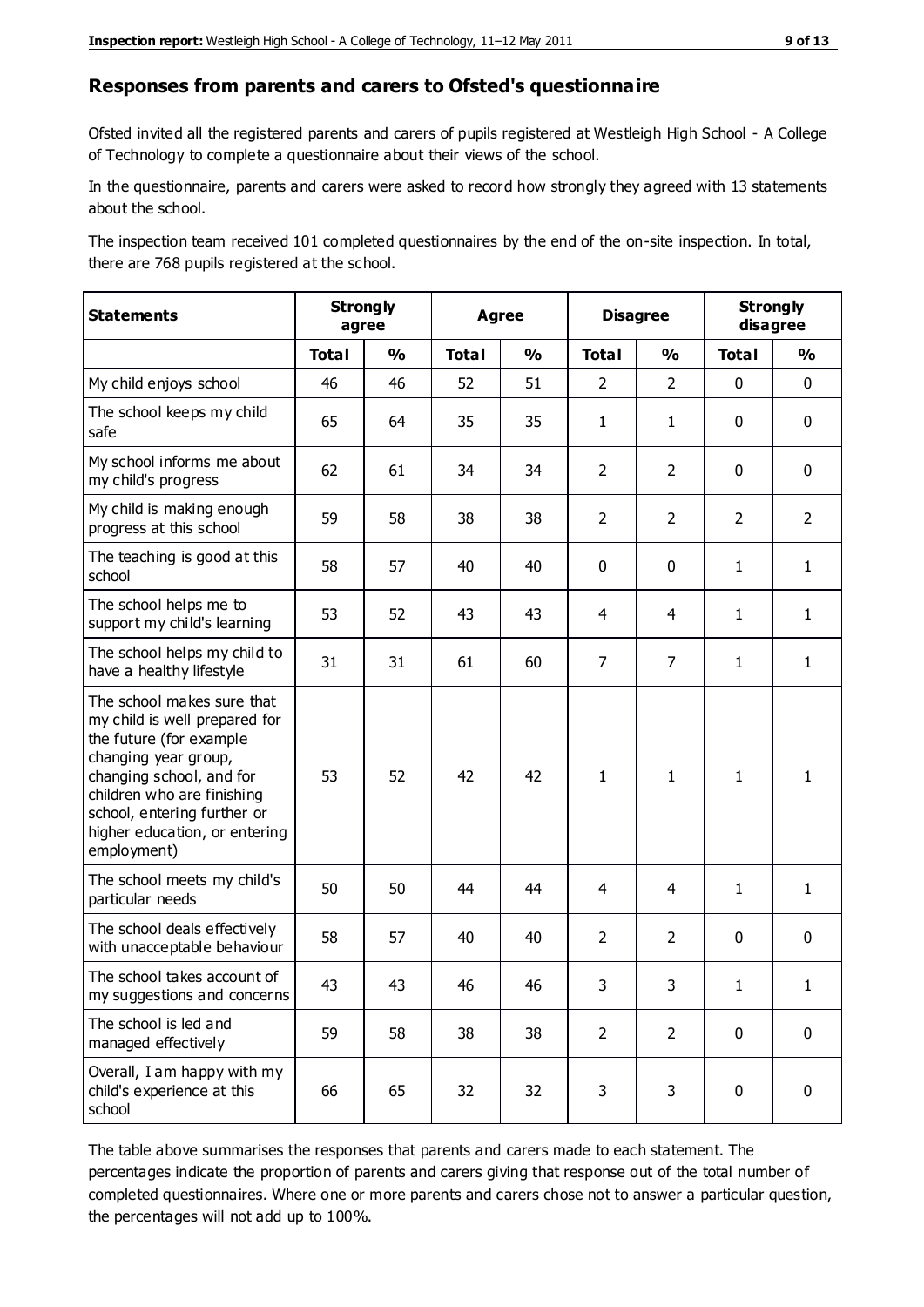## **Glossary**

| Grade   | <b>Judgement</b> | <b>Description</b>                                                                                                                                                                                                            |
|---------|------------------|-------------------------------------------------------------------------------------------------------------------------------------------------------------------------------------------------------------------------------|
| Grade 1 | Outstanding      | These features are highly effective. An outstanding school<br>provides exceptionally well for all its pupils' needs.                                                                                                          |
| Grade 2 | Good             | These are very positive features of a school. A school that<br>is good is serving its pupils well.                                                                                                                            |
| Grade 3 | Satisfactory     | These features are of reasonable quality. A satisfactory<br>school is providing adequately for its pupils.                                                                                                                    |
| Grade 4 | Inadequate       | These features are not of an acceptable standard. An<br>inadequate school needs to make significant improvement<br>in order to meet the needs of its pupils. Ofsted inspectors<br>will make further visits until it improves. |

#### **What inspection judgements mean**

#### **Overall effectiveness of schools**

|                       | Overall effectiveness judgement (percentage of schools) |      |                     |                   |
|-----------------------|---------------------------------------------------------|------|---------------------|-------------------|
| <b>Type of school</b> | <b>Outstanding</b>                                      | Good | <b>Satisfactory</b> | <b>Inadequate</b> |
| Nursery schools       | 46                                                      | 48   | 6                   |                   |
| Primary schools       | 6                                                       | 47   | 40                  | 7                 |
| Secondary schools     | 12                                                      | 39   | 38                  | 11                |
| Sixth forms           | 13                                                      | 42   | 41                  | 3                 |
| Special schools       | 28                                                      | 49   | 19                  | 4                 |
| Pupil referral units  | 14                                                      | 45   | 31                  | 10                |
| All schools           | 10                                                      | 46   | 37                  |                   |

New school inspection arrangements were introduced on 1 September 2009. This means that inspectors now make some additional judgements that were not made previously.

The data in the table above are for the period 1 September 2010 to 31 December 2010 and are consistent with the latest published official statistics about maintained school inspection outcomes (see **[www.ofsted.gov.uk](http://www.ofsted.gov.uk/)**).

The sample of schools inspected during 2010/11 was not representative of all schools nationally, as weaker schools are inspected more frequently than good or outstanding schools.

Percentages are rounded and do not always add exactly to 100.

Sixth form figures reflect the judgements made for the overall effectiveness of the sixth form in secondary schools, special schools and pupil referral units.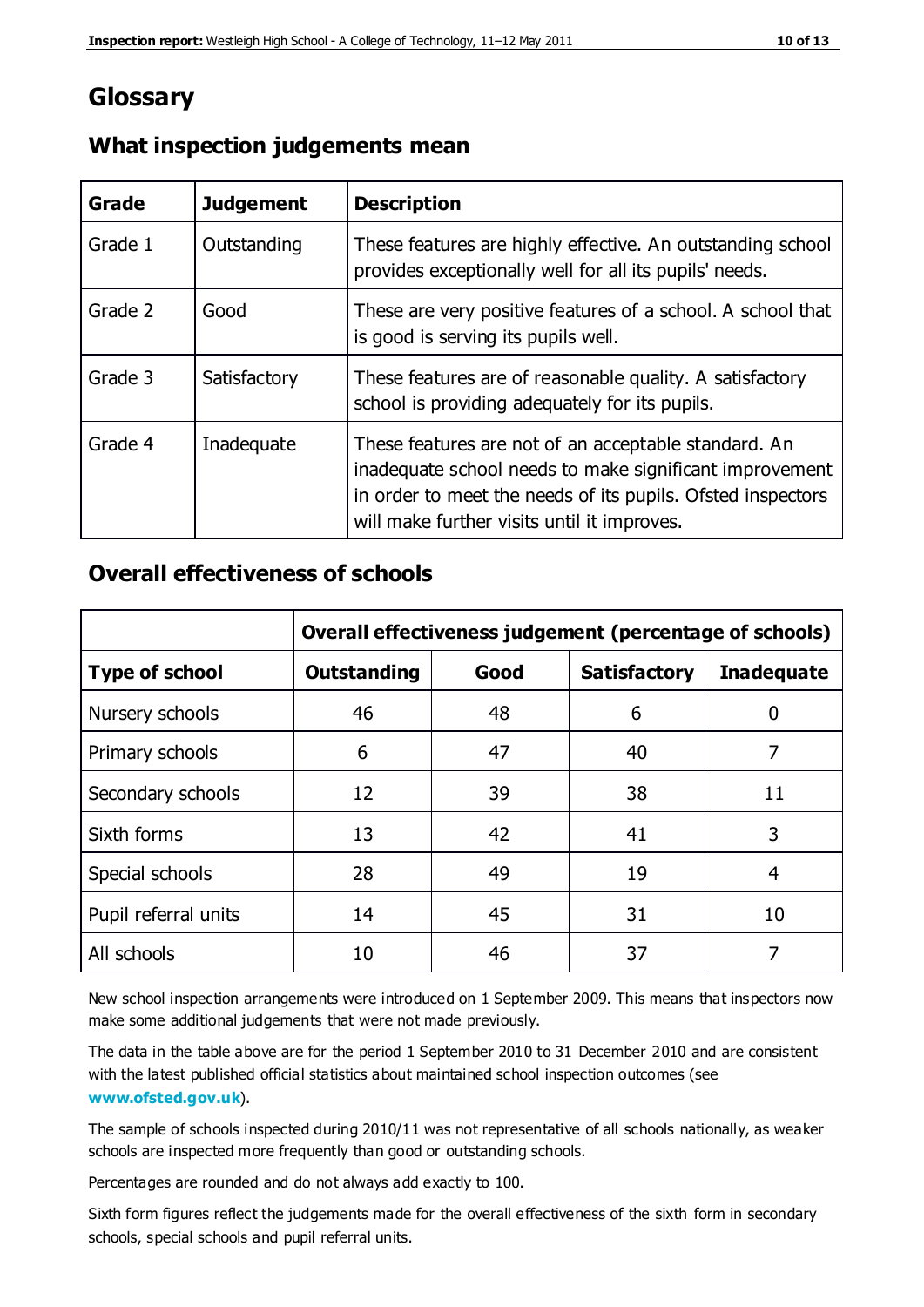## **Common terminology used by inspectors**

| Achievement:               | the progress and success of a pupil in their learning,<br>development or training.                                                                                                                                                          |  |  |
|----------------------------|---------------------------------------------------------------------------------------------------------------------------------------------------------------------------------------------------------------------------------------------|--|--|
| Attainment:                | the standard of the pupils' work shown by test and<br>examination results and in lessons.                                                                                                                                                   |  |  |
| Capacity to improve:       | the proven ability of the school to continue<br>improving. Inspectors base this judgement on what<br>the school has accomplished so far and on the quality<br>of its systems to maintain improvement.                                       |  |  |
| Leadership and management: | the contribution of all the staff with responsibilities,<br>not just the headteacher, to identifying priorities,<br>directing and motivating staff and running the school.                                                                  |  |  |
| Learning:                  | how well pupils acquire knowledge, develop their<br>understanding, learn and practise skills and are<br>developing their competence as learners.                                                                                            |  |  |
| Overall effectiveness:     | inspectors form a judgement on a school's overall<br>effectiveness based on the findings from their<br>inspection of the school. The following judgements,<br>in particular, influence what the overall effectiveness<br>judgement will be. |  |  |
|                            | The school's capacity for sustained<br>improvement.                                                                                                                                                                                         |  |  |
|                            | Outcomes for individuals and groups of pupils.                                                                                                                                                                                              |  |  |
|                            | The quality of teaching.                                                                                                                                                                                                                    |  |  |
|                            | The extent to which the curriculum meets<br>pupils' needs, including, where relevant,<br>through partnerships.                                                                                                                              |  |  |
|                            | The effectiveness of care, guidance and<br>support.                                                                                                                                                                                         |  |  |
| Progress:                  | the rate at which pupils are learning in lessons and<br>over longer periods of time. It is often measured by<br>comparing the pupils' attainment at the end of a key                                                                        |  |  |

stage with their attainment when they started.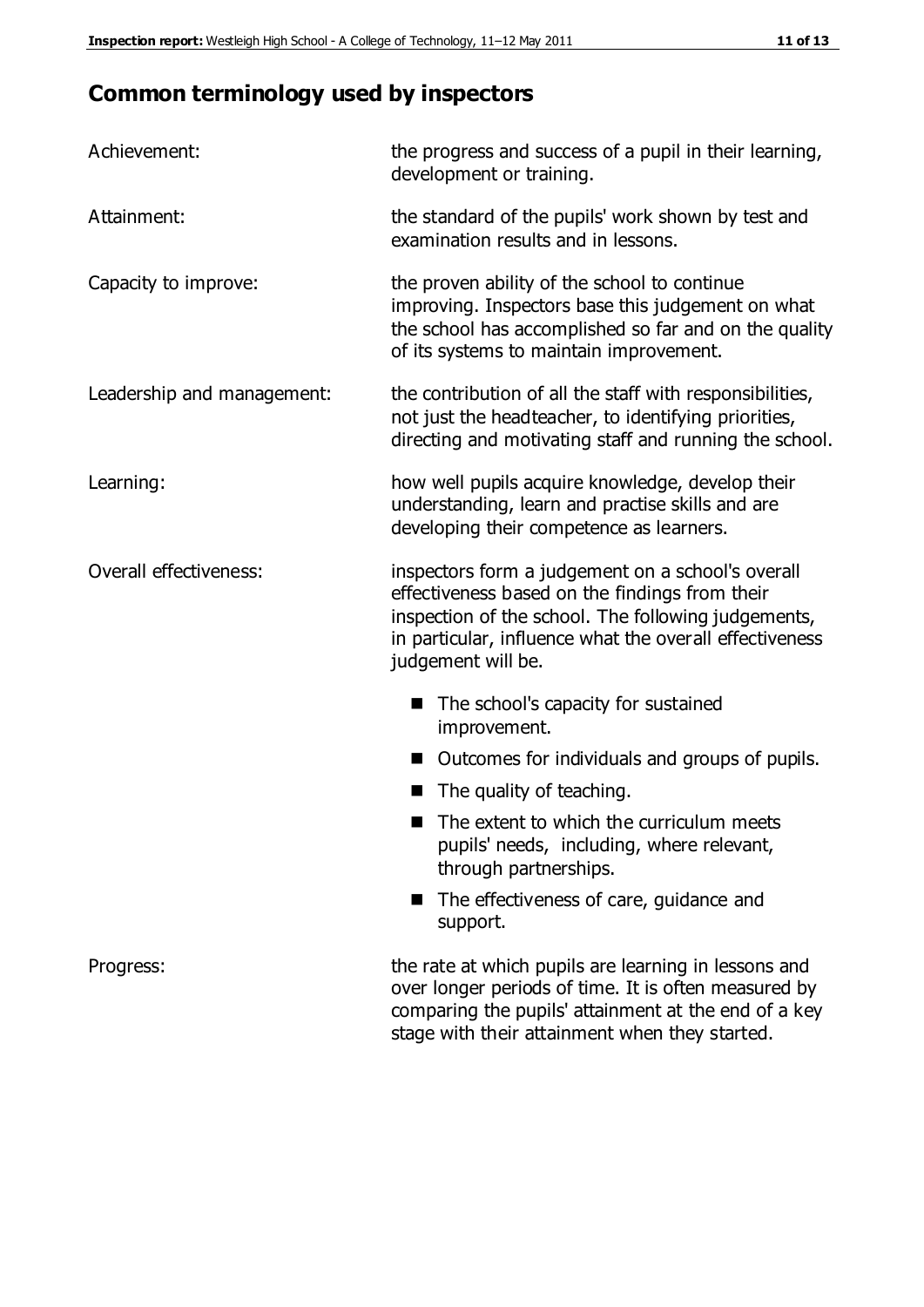#### **This letter is provided for the school, parents and carers to share with their children. It describes Ofsted's main findings from the inspection of their school.**

13 May 2011

#### Dear Students

#### **Inspection of Westleigh High School - A College of Technology, Leigh, WN7 5NL**

Thank you for the warm and friendly welcome that you gave my colleagues and me when we inspected your school this week. The school provides you with a satisfactory standard of education overall and has some very notable strengths.

We agree that Westleigh has a strong ethos that is linked closely to its local community. We were pleased to see how proud you are of your school. The headteacher and all his staff work tirelessly to ensure that you receive an effective education and are totally committed to your well-being. The school gives you outstanding care, guidance and support and its curriculum meets your needs well. The school's arrangements for keeping you safe are good. This helps you to feel very secure and to enjoy school. You make an excellent contribution to your school and community and the way that you get on exceptionally well with each other is impressive.

We have judged your school to be satisfactory overall, but recognise that significant improvements have taken place. GCSE results are rising significantly because effective steps are being taken to help you improve. The quality of teaching is satisfactory but has not yet led you all to make good progress. We have, therefore, agreed some priorities with your headteacher and governors. These are to:

- raise attainment at Key Stage 4, particularly in English and mathematics
- use test results and other assessment information to plan lessons that are more challenging and that enable you to make better progress
- $\blacksquare$  improve the marking of your work and the quality of the feedback you receive so that you know more clearly how your work could be improved.

You have a very important part to play in this. You can continue to attend school regularly, try your best and strive to be active learners in lessons. We wish you every success for the future.

Yours sincerely

John Barnes Lead inspector